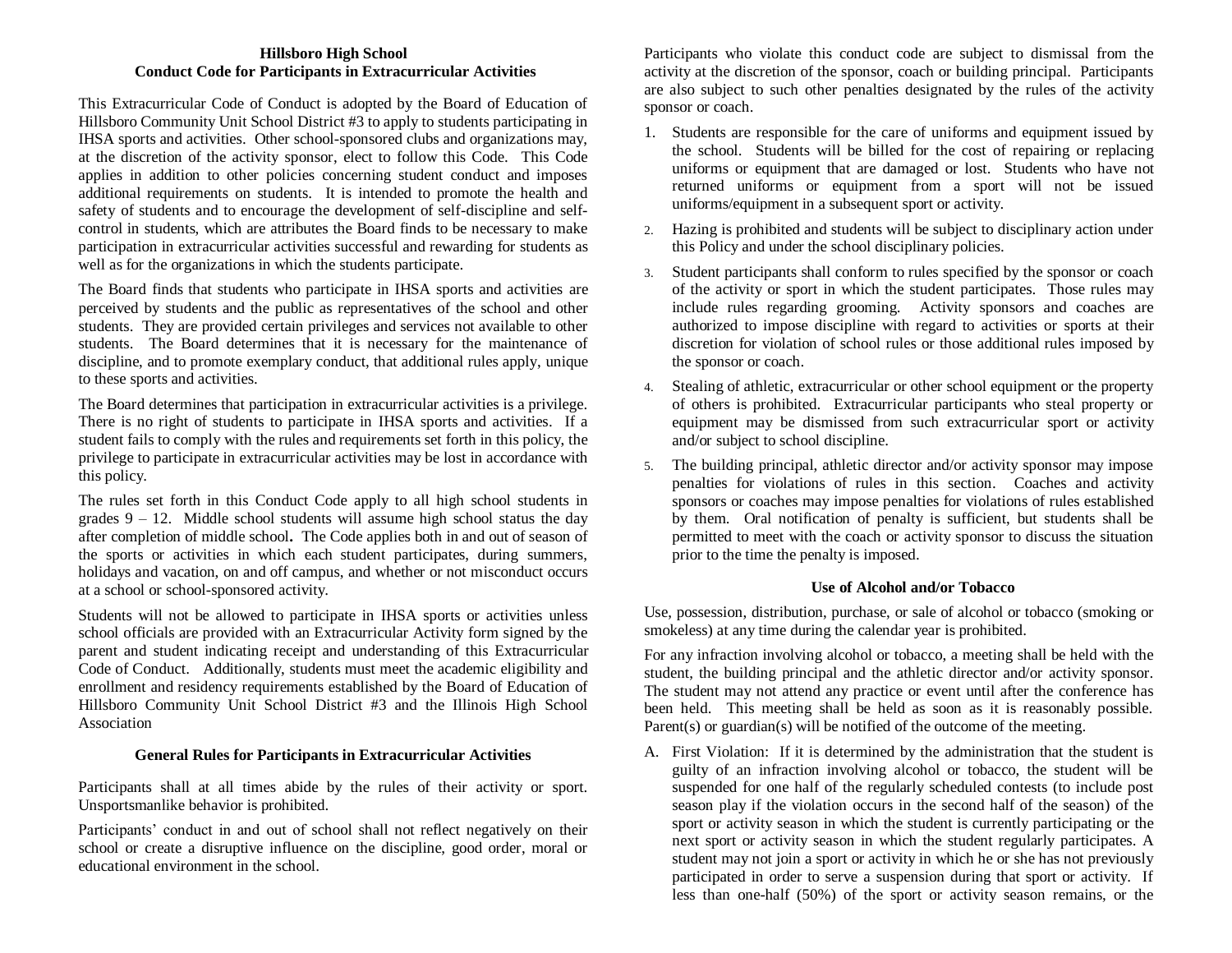student is not currently participating in a sport or activity, the suspension will continue into the next sport or activity season. For example, if a student is suspended with twenty-five percent (25%) of a season remaining, he or she will be suspended for the remainder of that season and the first twentyfive percent (25%) of the next sport or activity season in which he or she participates. A penalty imposed hereunder may carry over to the following school year. The student may be required to practice with the group regardless of the violation (unless suspended or expelled from school).

- B. Second Violation: If a student commits a second infraction involving alcohol or tobacco at any time during his or her high school career, the student will be suspended from participation in any sport or activity described herein for a period of one school calendar year.
- C. Third Violation: If a student commits a third infraction involving alcohol or tobacco at any time during his or her high school career, the student will be prohibited from participation in any sport or activity described herein for the remainder of his or her high school career.

## **Use/Possession/Distribution of Drugs**

Use, possession, distribution, purchase, or sale or illegal drugs, look-alike drugs, or drug-related paraphernalia or the illegal use, possession, distribution or sale of prescription drugs at any time during the calendar is prohibited.

For any infraction involving illegal drugs, look-alike drugs, drug-related paraphernalia, or prescription drugs, a meeting shall be held with the student, the building principal and the athletic director and/or activity sponsor. The student may not attend any practice or event until after the conference has been held. This meeting shall be held as soon as is reasonably possible. Parent(s) or guardian(s) will be notified of the outcome of the meeting.

- A. First Violation: If it is determined by the administration that the student is guilty of an infraction involving illegal drugs, look-alike drugs, drug-related paraphernalia, or prescription drugs the student will be suspended from participation in any sport or activity for a period of one school calendar year.
- B. Second Violation: If a student commits a second infraction involving illegal drugs, look-alike drugs, drug-related paraphernalia, or prescription drugs during his or her high school career, the student will be suspended from participation in any sport or activity described herein for the remainder of his or her high school career.

## **Other Criminal Offenses**

If a student commits any other criminal offense, the student will be disciplined under this policy for a period of time in accordance with the schedule below.

 A student who is arrested or charged with a crime may be temporarily suspended from participation in extracurricular activities until the matter has been adjudicated. The length of the temporary suspension shall not exceed the length of suspension for conviction.

- If convicted of a misdemeanor, the student will be restricted from athletics for one-half of the regularly scheduled contests in which the student is currently participating or the next sport or activity season in which the student regularly participates. A student may not join a sport or activity in which he or she has not previously participated in order to serve a suspension during that sport or activity. If less than one-half of the sport or activity season remains, or the student is not currently participating in a sport or activity, the suspension will continue into the next sport or activity season.
- If convicted of a felony, the student will be restricted from athletics for one school calendar year.

## **Further Procedures**

The procedures and rules of conduct set forth above shall apply irrespective of whether at the time of the infraction the student was participating in an IHSA sport or activity. For example, if a student commits an act which would be an infraction under this code in the fall semester, but participates for the first time in a sport or activity in the spring semester, the procedures and penalties shall apply immediately as of the time the student first begins to participate in sports or activities under this extracurricular code of conduct.

If a student self-reports an infraction of the Code involving alcohol, tobacco, drugs, or criminal offenses, a one year or less period of suspension will be reduced by 50%. Infractions that would result in a career suspension will be reduced to a period of one school calendar year. For a suspension to be reduced, report of an infraction must be made to the activity sponsor or coach, the athletic director, or a building administrator within seventy-two (72) hours of the offense or prior to the next athletic competition, whichever occurs first.

Suspension for multiple infractions involving alcohol, tobacco, drugs, or criminal offenses (whether those infractions occur in the same season or subsequent seasons) will be cumulative. Additionally, a student who has committed multiple infractions will be reinstated only after a conference with the parents and only if the student provides proof that he/she has received professional counseling.

Any student participant and/or parent or guardian shall have the right to appeal any action taken pursuant to this policy by contacting the activity sponsor or coach within three days of receiving notice of the imposition of any sanction or penalty. A three member advisory council consisting of the principal, the athletic director, and the coach or sponsor of the activity will review the student's case. A decision of the advisory council may be appealed to the Board of Education.

A decision to suspend a student participant for the remainder of his or her high school career may be reviewed annually for purposes of considering the student's reinstatement.

## **IHSA Steroid Testing Policy**

Any student-athlete who ingests or otherwise uses substance from the IHSA's banned drug classes, without written permission by a licensed physician, to treat a medical condition, violates IHSA By-law 2.170 and its subsections, and is subject to IHSA penalties, including ineligibility from competition.